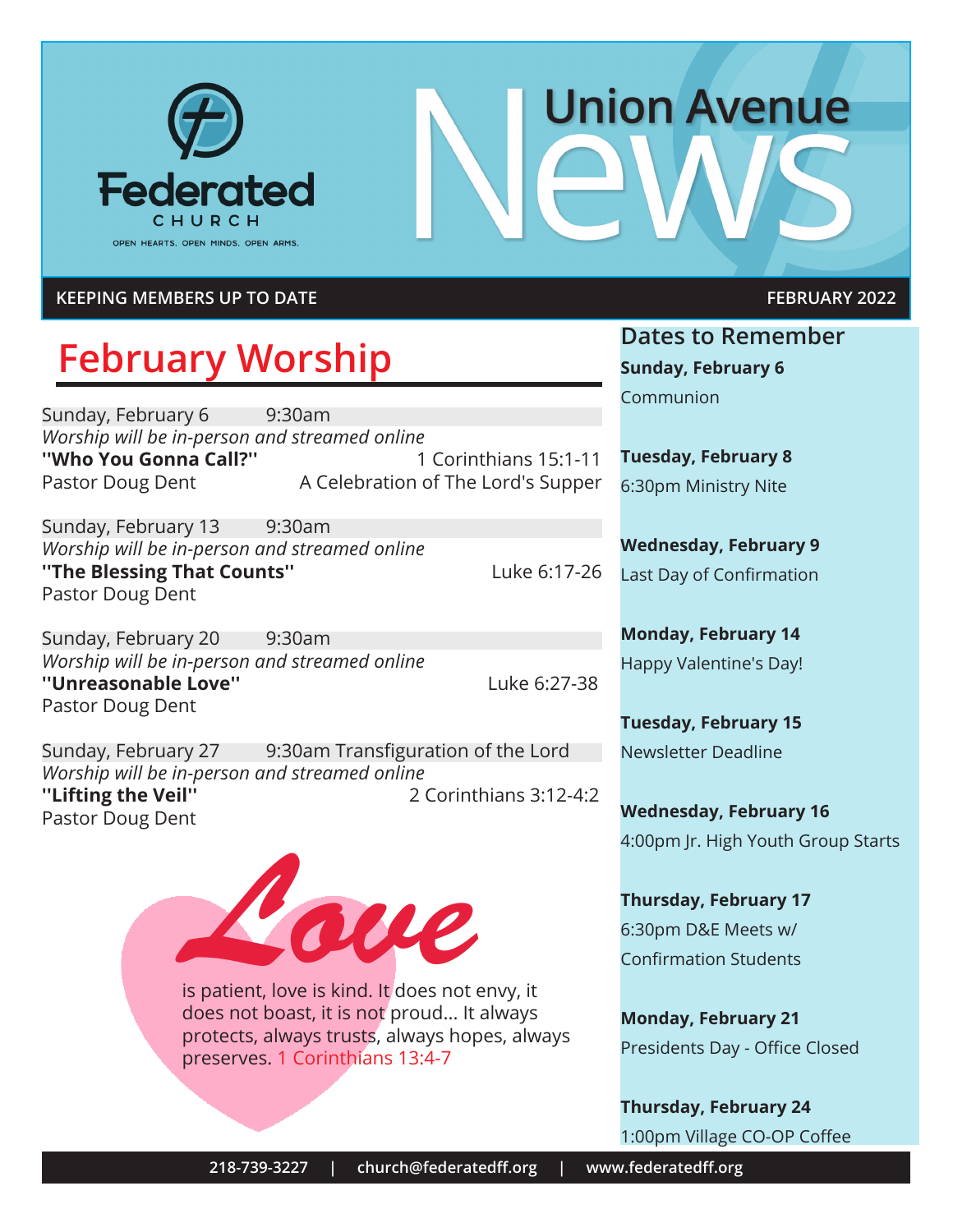

Let us not give up meeting together, as some are in the habit of doing, but let us encourage one another and all the more as you see the day approaching. Hebrews 10:25

In our family, there are times when we meet to discuss thing of mutual concern or importance. These "family meetings" are a good way to work things out, share ideas, brainstorm, and generally improve how we "do" family.

As a faith family, we need to do this, too. I am inviting you to be part of five Federated Church Family Meetings after the Lenten services and suppers on March 9, 16, 23, 30 and April 6, 2022. Services are at 5:30 PM. Suppers – graciously prepared by the Men's Club – are at 6:00 PM. The roundtable discussions will begin about 6:30 PM and last no more than one hour.

Safety is still a concern. We ask that you be masked when not eating. Meals will be served family style to minimize movement around the room. Please limit table guests to family groups or no more than 4 people per table. We appreciate your assistance in creating a safe space to meet.

For our first meeting on March 9th, I would ask you to consider two things:

- I am most proud of Federated Church when…
- My wish for Federated Church is…

We've not been able to meet as often or as easily as we traditionally have; but it is time for us to gather and to spend some time getting reacquainted, to encourage one another, and to make plans for our congregation's future.

Please mark your calendars! We need to add your voice to the conversation. I am excited to share this time with you!

Pastor Doug

#### **Adult Bible Study**

Sunday mornings, after worship, in the parlor.

Pastor Doug is leading a study on the trial narratives in the Gospels and the Book of Acts. Based on the book, *The Trial Narratives* by Matthew Skinner, these trials have much to teach us about conflict, power, and identity in the New Testament. It will be a fascinating study. Everyone is welcome!

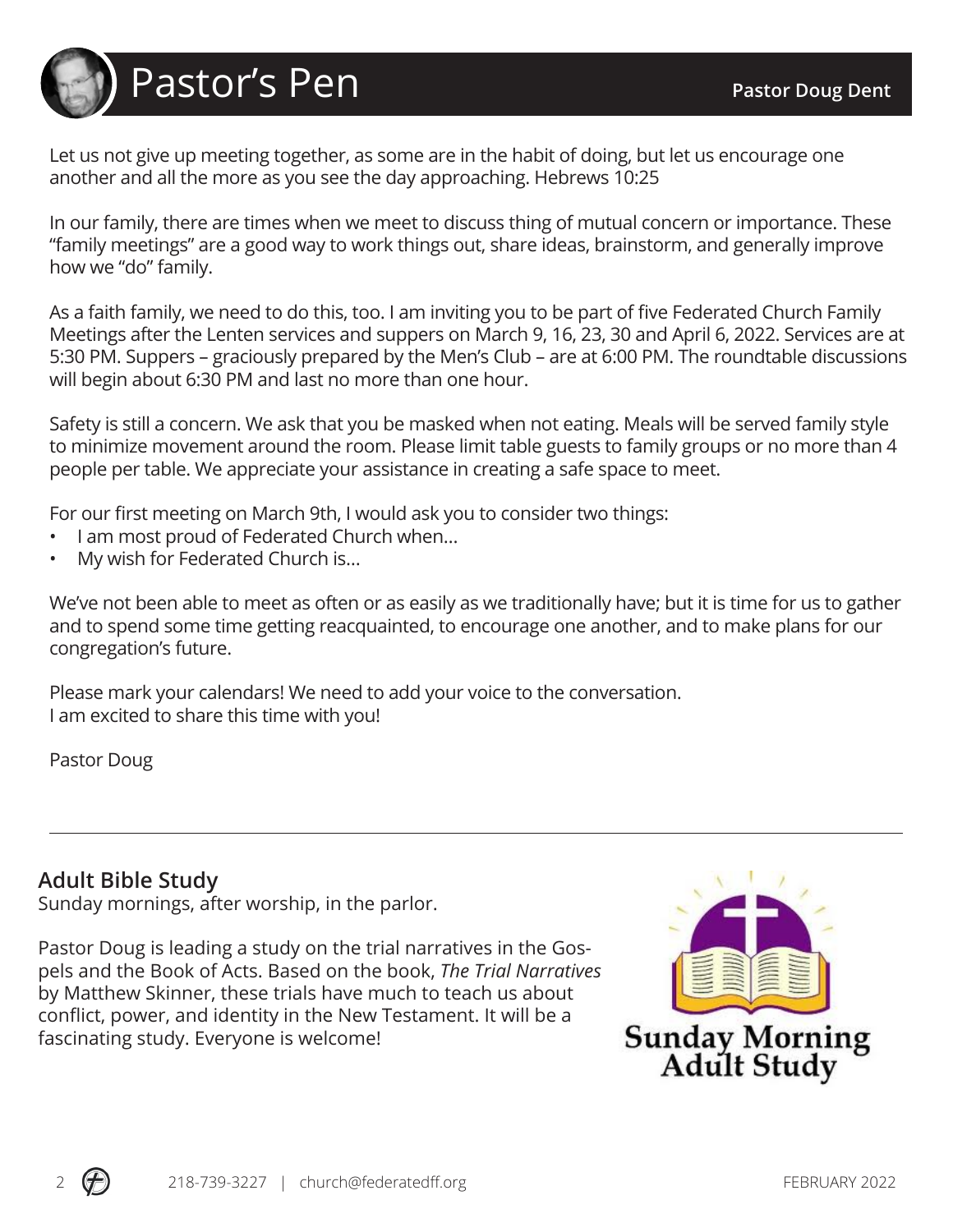

#### **Save The Date!**

We are gathering for coffee at Village Co-Op. We will meet at the Village Co-Op in the Community Room Thursday, February 24th at 1:00pm. Even if you do not live at Village CO-OP, you are welcome to join us!

**D&E Meets, March 17**

**Palm Sunday, April 10**

**Good Friday, April 15**

**Easter Sunday, April 17**

**Senior Brunch, April 24**

**Maundy Thursday, April 14**

@6:30pm

Service @9:30am

Service @7:00pm

Service @7:00pm

Service @9:30am

@10:15am



## Events: Looking Ahead

**Last Day of Confirmation, February 9** @4:00pm 7th/8th grade @6:30pm 9th grade

**Jr. High Youth Group, February 16** @4:00pm

**D&E Meets, February 17** @6:30pm with confirmation students

**Ash Wednesday, March 2** Service @7:00pm

**Confirmation Sunday, March 6**

Service @9:30am

**Ministry Nite, March 8**

@6:30pm

**Lenten Services and Supper, March 9**

@5:30pm on Wednesdays until April 6

#### **Local Mission**

Thank you for your continued generosity with the Local Mission Fund! Those who are helped by this fund are extremely grateful for the extra support they receive during tough times. According to our policy, we are able to help each family or individual three times during a 12 month period, with up to \$100 a time, depending on funds. We assist with food, utilities, rent, and, in emergency situations, a night at a hotel. Donations can be put in the offering plate with Local Mission Fund in the memo line or dropped off in the church office. Thank you!



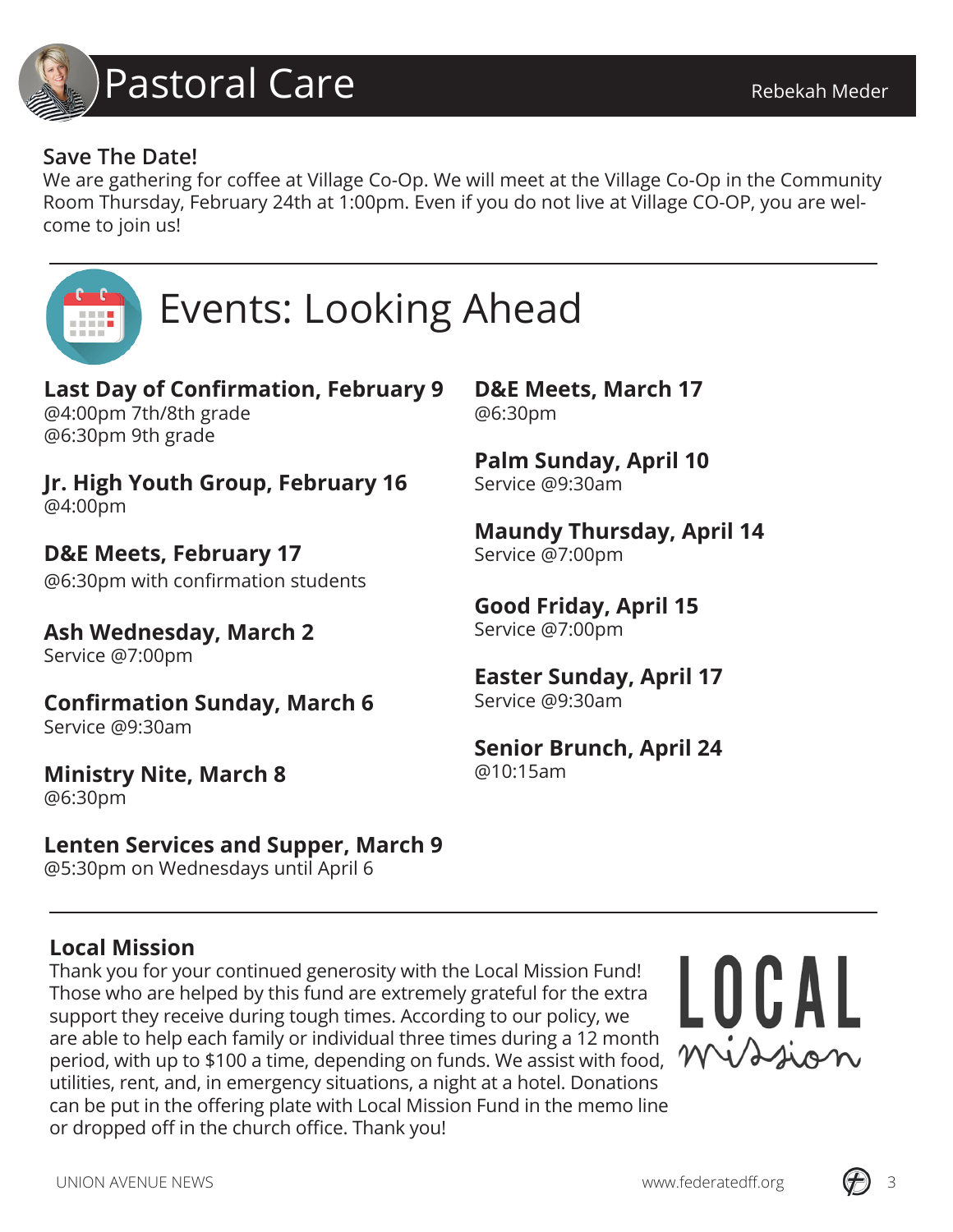## Christian Education and Youth Rev. Karen Anderson

Wow! We are having quite the winter here at Federated Church, with lots of great activities, fun and learning for all ages! We Minnesotans have to make the best of these cold months by creating fun fellowship opportunities! Here are some of our recent and upcoming happenings.

#### **Senior High Youth Group**

In spite of a PLETHORA of challenges leading up to our rescheduled (from last year!) winter retreat, I am thrilled to report that we had a successful gathering over the Martin Luther King Jr. weekend. Fifteen youth and three adult leaders made the journey at the tail-end of a Friday blizzard. School had been canceled that day—which actually allowed us to leave early and venture to Clearwater Forest Camp. We stayed at our favorite place, Eagle Lodge, and spent the weekend having a great time! Our theme was "Be the Light!" and we explored what it meant to be LIGHT in the world when DARKNESS seems to dominate. We also spent a lot of time outside, with people snow-shoeing, exploring, and building an incredible fort! At night we played games and simply spent time hanging out. It was a welcome break in the midst of school and work and the stresses of life, and I am so thankful for everyone who helped make it happen! Thank you to our fearless leaders Hollis Davenport, Ben Schierer, and Madalyn Dent. It was a wonderful time, and hopefully it will become an annual event!

#### **Kidz Club**

In January we began a new series in Kidz Club exploring some of King David's Psalms. We are learning more about David and his life, we are memorizing important Psalms and verses, we are creating lots of great crafts, and we are SINGING again! So many fun songs are based on the Psalms, and we are working on them during our time together. We hope to share them with the congregation sometime this spring. We have a very consistent group of faithful young people attending each week, and we are also looking forward to adding more!

Thank you to our kitchen ladies who provide a delicious meal for families after each weekly session.

#### **Sunday School**

Our Sunday school program is continuing to focus on living as disciples. We are learning stories from the Bible that show forgiveness, peace-making, and servant-heartedness. Our kids love hearing about people of faith in scripture and doing crafts. We enjoy the time we get to spend together each week! We are always excited to welcome new and returning faces.

#### **Confirmation**

Our confirmation classes are coming to a close for the year, which is hard to believe! Our 9th grade students will be confirmed on Sunday, March 6, during our church's worship service. When 7th and 8th grade confirmation class finishes for the year, we will be moving right into middle school youth group during the same time slot as confirmation, most likely in mid-February. We will be sharing more information with our youth as we work through our final weeks of class. We look forward to having time together doing fellowship, fun and service!

#### **Women's Bible Study**

Our women's Bible study continues to meet each Tuesday at 11:15 am in the parlor. We are diving deeply into the book of Hebrews, a rich and beautiful Biblical text with an unknown, mysterious author. There is so much to gain from each chapter, and we find searching together blesses each one of us! We are an open and welcoming group who enjoys new people!

 *Christian Education and Youth*

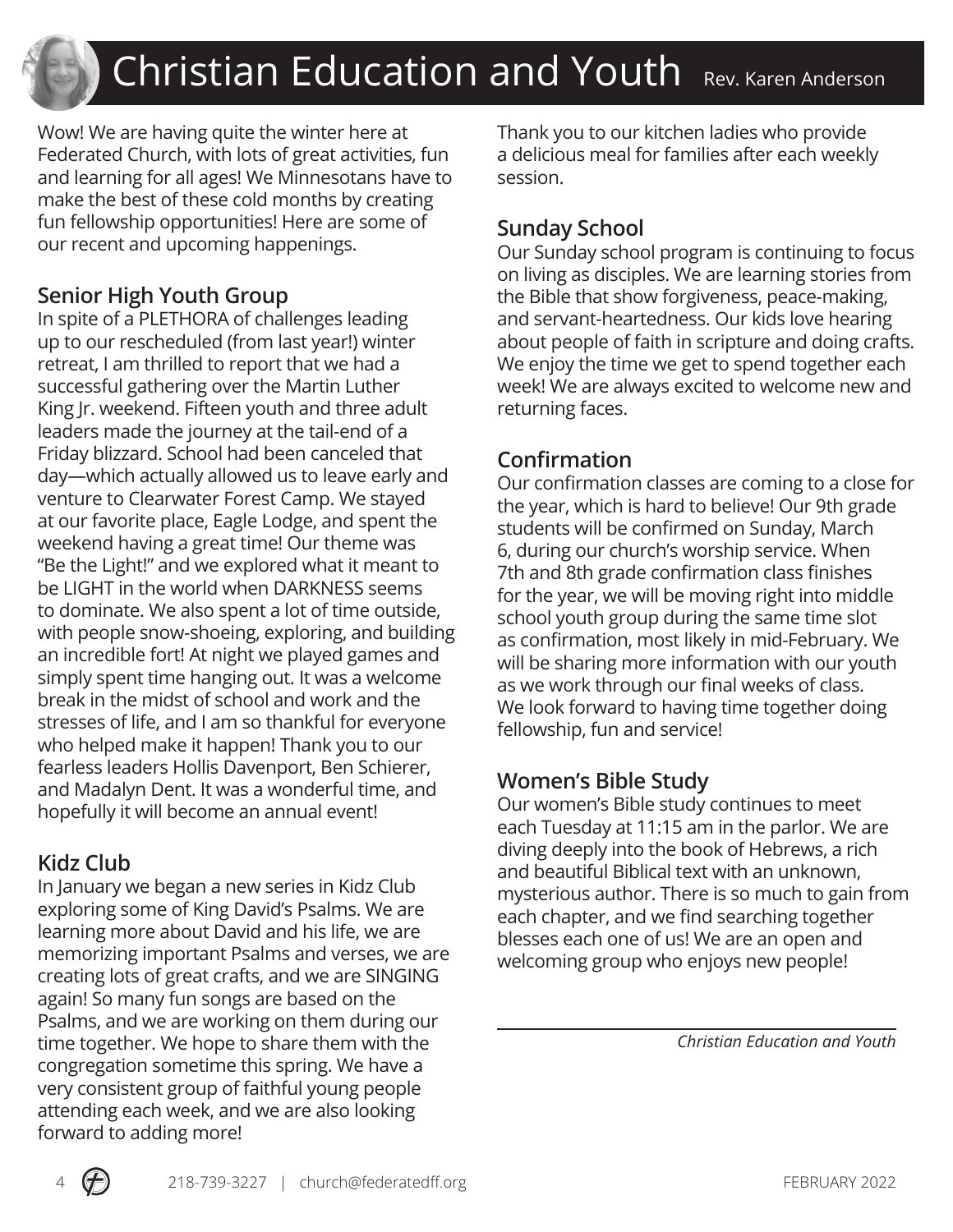

#### **Confirmation Sunday**

Confirmation Sunday is March 6, 2022. Please hold our confirmation students in prayer as they complete their course of study and write the Statement of Faith.

The 2022 Confirmation Class: Siri Anthonisen-Brown, Shelby Eckhoff, Kristian Fransen, Beatrice Schierer, Sam Sundberg, Preston Weinrich

#### **Church Office**

The church office hours will remain the same in February. Phones and emails will be answered from 10am-2pm Monday-Thursday and 9am-12pm of Fridays. The Church office will be closed on Monday, January 21st for Presidents Day.

#### **Coffee Hour**

Women's coffee hour is on Tuesdays at 10am in the Fellowship Hall.

Men's Coffee hour is on Fridays at 10am in the Parlor.

#### **Safety At Federated**

Face coverings are required for everyone, masks will be provided, wash hands frequently, and sanitizing stations will be provided.

#### **Online Worship**

To access federated Church's online worship services, visit the church website (www. federatedff.org). There are three ways to view worship videos:

1. Click the worship slide on the homepage.

2. Click the YouTube or Facebook icon at the bottom of the homepage.

3. Click the "Resources" tab (top right), click "Live Stream Worship," and click a service to view.

#### **Presbytery News**

The Presbytery of MN Valleys will meet:

Saturday, February 5 via zoom from 9:00 – 10:30

Tuesday, April 5 in person from 10:00-3:00 p.m. (location: Spicer, Hope)

Tuesday, June 7 via zoom from 9:00 – 10:30 a.m.

Tuesday, August 16 via zoom from 7:00-8:30 p.m. (typical meeting date)

Saturday, October 8 in person from 10-3:00 p.m. (location: St. Cloud)

Tuesday, December 6 via zoom from 6:30-8:00 p.m.

#### **Communion Cups**

We celebrate communion on the first Sunday each month. If you plan to worship from home, you may pick up prepackaged communion cups (bread and juice included) at the church office between 10AM-2PM, Monday-Thursday or 9AM-12PM on Fridays. A gluten free option is available. Call Brianna (218-739-3227) to reserve your communion cups.

#### **A Note About Pre-pledging**

As we near the new year, please remember the following when pre-pledging. If you prepay your pledge, by law it will appear on the statement in the year it is received. For example, 2022 pledges received in 2021 will appear on 2021statements.

#### **Bell Choir**

The Bell Choir is practicing during January with safety measures put in place. If anyone is interested, they can meet at Federated on Tuesdays from 7-8pm. If you have any questions, please, contact Tessa Nord at 218- 205-8627.

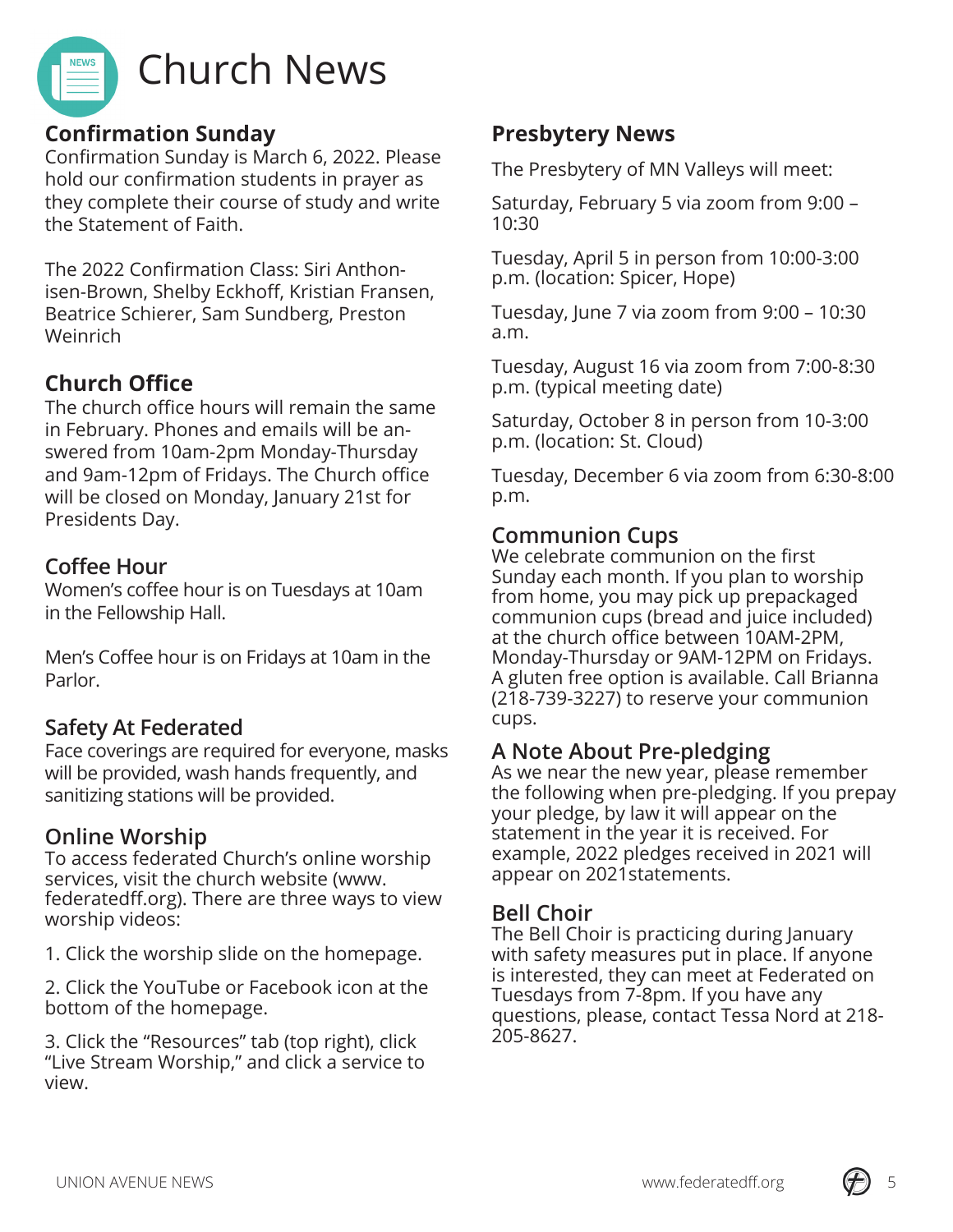

#### **Mission Committee Meals By Wheels**

Federated Church members drove the noon meal for Meals-by-Wheels across two weeks in January. Thanks to everyone who volunteered to help with this important outreach ministry. Your care for your neighbors is appreciated.

Federated Church is scheduled to deliver Meals-by-Wheels Monday-Friday, March 28th - April 1st. Drivers should gather at the Senior Center at 11am. It takes about an hour to deliver these meals. If you can help please contact Peg Kalar (218-205-5028) or Sonja Johnson (218-205-7741).

#### **Fellowship Committee Birthday Cake Sunday**

Celebrate your birthday on February 27th! During the fellowship hour at 10:15am you can share cake with other's from your birthday month. Safety is still a concern. We ask that you be masked when not eating. Cake will be served family style to minimize movement around the room. Please limit table guests to family groups or no more than 4 people per table. We appreciate your assistance in creating a safe space to meet.

#### **Deacons & Elders**

At their meeting on January 13, 2022, the Deacons & Elders:

- Finalized plans for the Annual Meeting of the Congregation (January 23, 2022)
- Reviewed the 2022 budget and recommended it to the congregation
- Reviewed the pastor's terms of call and recommended to the congregation the granting of one additional week of vacation and one additional week of continuing education (in lieu of COLA) in 2022
- Reviewed the COVID-19 safety protocols and decided to open the church nursery
- Received with deep appreciation a \$50,000 gift to the endowment fund
- Decided to send the monthly newsletter electronically as a cost saving measure, while allowing members the option to still receive a paper newsletter if they request one
- Approved hosting Birthday Cake Sunday (February 27, 2022)
- Approved hosting the Lenten Suppers (March-April 2022)

#### **FEBRUARY 2022 - GREETERS Sunday, February 6th Sunday, February 13th**<br>Ingrid and Ed Morgan **Sunday** Dave and Vivian Whipple

Dave and Vivian Whipple

Landon Link TBD

**Sunday, February 20th Sunday, February 27th**

Greeters are asked to wear face coverings and refrain from contact (please do not shake hands or pass out bulletins).

If you are uncomfortable worshipping in person or serving as a greeter, please let Brianna know. We understand the need for safety and respect your choice.

If you would be willing to be "on call" as a Greeter, in the event we are unable to find someone, please contact Brianna. She will create a list of volunteer greeters. We are grateful for your help.

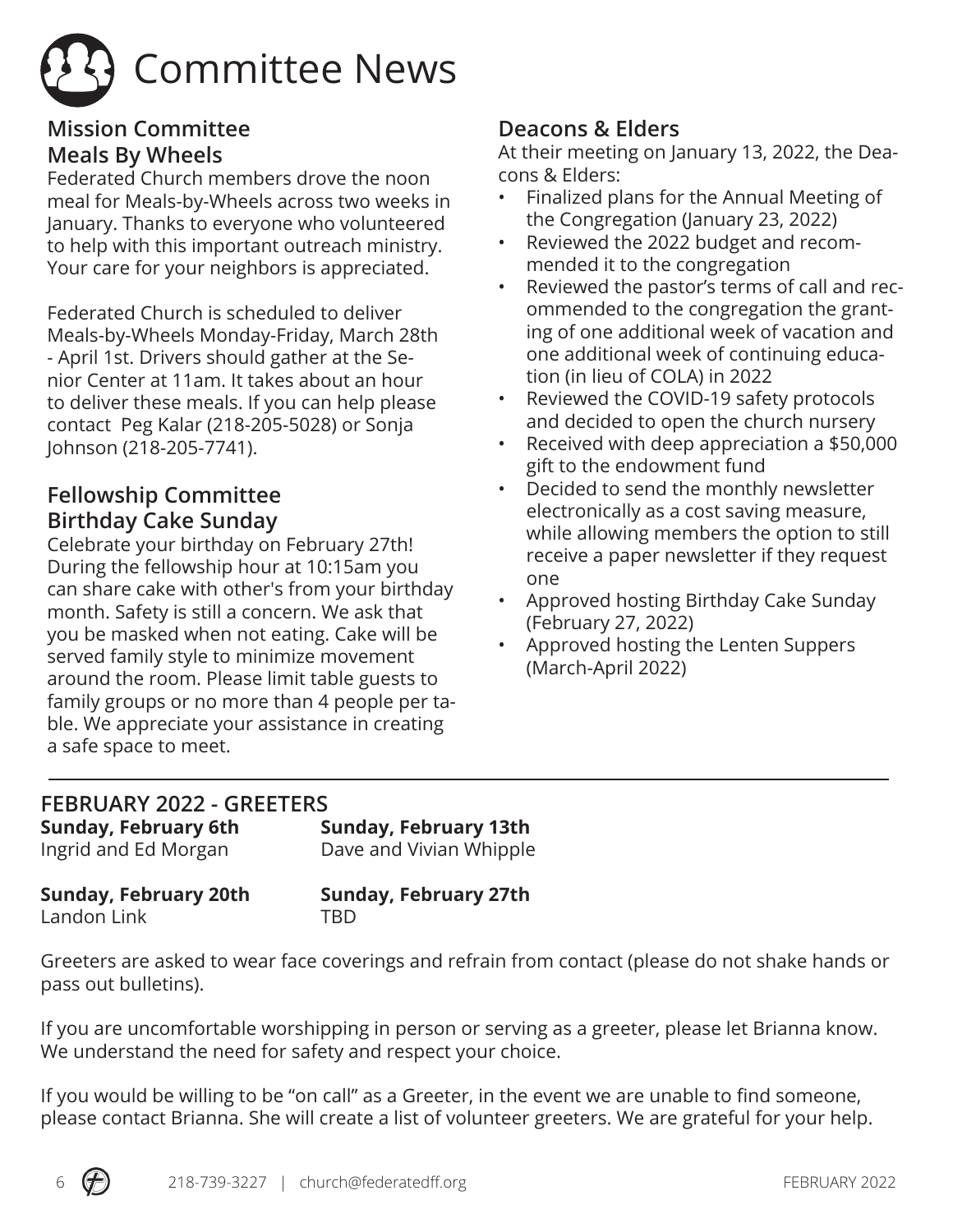#### **Federated Church is pleased to offer electronic giving through Tithe.ly!**

Tithe.ly is an online giving platform designed for churches and non-profits which now supports over 30,000 congregation worldwide.

Tithe.ly offers multiple ways for giving one-time or recurring gifts, including a mobile app, online giving, and text giving.

Tithe.ly delivers instant receipts and timely giving statements to donors and provides Federated Church quicker access to funds and reports.

Best of all, Tithe.ly allows YOU to be in control of your giving! Signing up is simple: create an online profile in just a few minutes.

Have questions about Tithe.ly? Visit e to see how easy and helpful online giving can be.

Ready to give Online or Text with Tithe.ly?

If you would like to receive text updates from Federated Church, please **text the message @ federated to the number 81010**.



If you would like to Text ''give'', please **text the message give to 855-235-5961.** Click on the link to the setup page and enter your information.

#### **The church staff wants to know...**

We rely on you to contact us with your email, phone or address changes. If you are not receiving our emails, but would like to, please contact to church office. Also contact us for pastoral care needs. Please call 218-739-3227 or email church@federatedff.org



#### **Ministry Nite: February 8- 6:30PM**

Please email your minutes to church@federatedff.org. If you are unable to attend, please contact your chairperson. If your committee does not make a quorum, please schedule a time for your committee to meet before the next Ministry Nite.

#### **Stewardship Report**

| <b>General Fund Report</b>          |           |  |
|-------------------------------------|-----------|--|
| Revenue                             | \$37,148  |  |
| Expenditures<br>\$31,777            |           |  |
| <b>Year to Date Pledge Offering</b> |           |  |
|                                     |           |  |
| <b>Budgeted</b>                     | \$332,817 |  |

#### **Grocery Receipts THE GROCERY RECEIPTS**

| <b>Service Food</b> |          |
|---------------------|----------|
| January             | \$486.09 |

#### **Newsletter Deadline**

**Articles and announcements are due the 15th of each month. Please send the by email whenever possible. The church staff reserves the right to edit articles for content and space.**